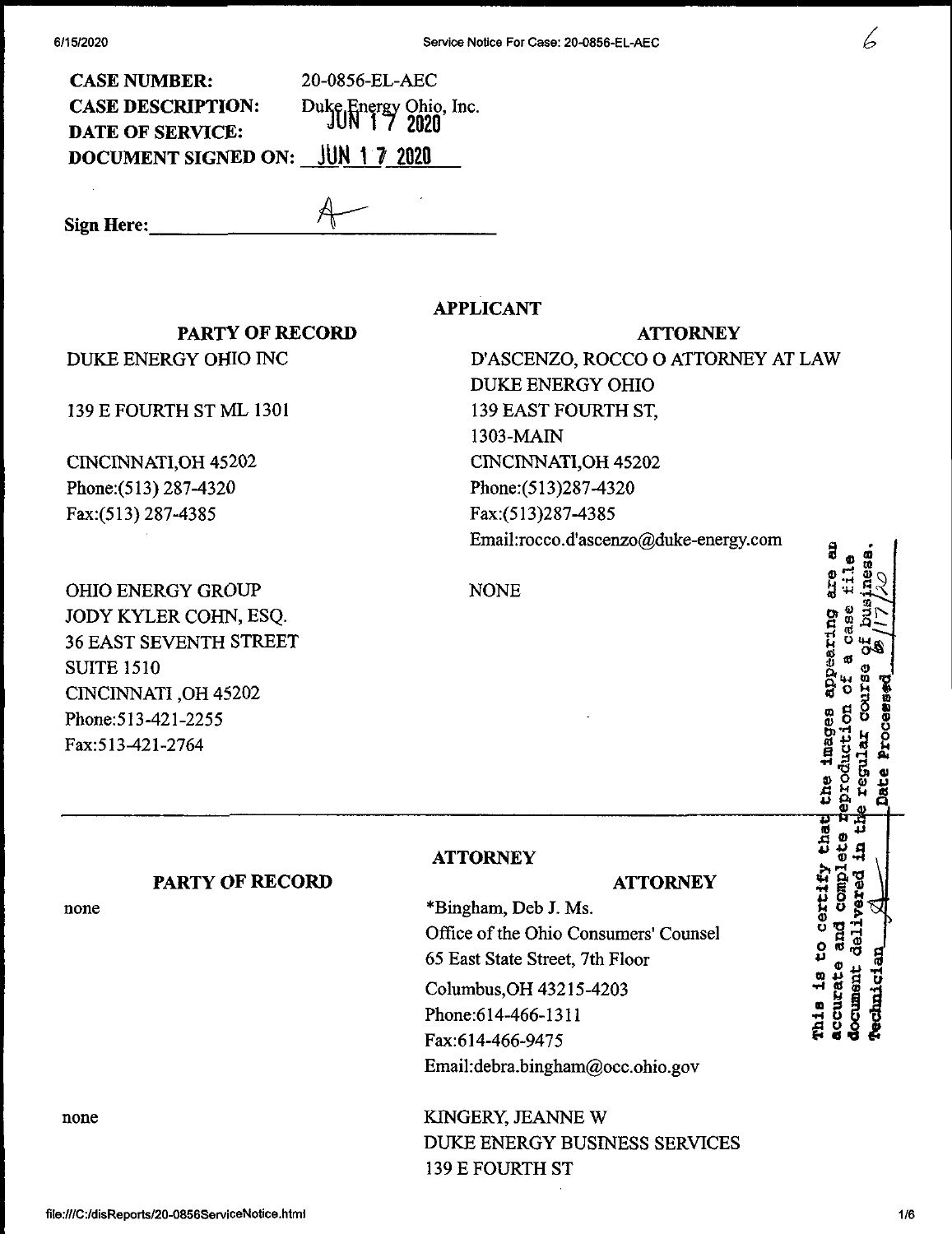none

none

none

none

none

Service Notice For Case: 20>0856-EL-AEC CINCINNATI,OH 45202 Phone:(513) 287-4320 Email:JEANNE.KINGERY@DUKE-ENERGY.COM

\*Whitfield, Angela Mrs. Carpenter Lipps & Leland LLP 280 North High Street, Suite 1300 Columbus, OH 43215 Phone;614-365-4112 Fax:614-365-9145

Email:paul@carpenterlipps.com

\*Smith, Cheryl A Ms. Carpenter Lipps & Leland 280 N. High Street Suite 1300 Columbus,OH 43081 Phone:614-365-4100 Fax:614-365-9145 Email:smith@carpenterlipps.com

\*Dove, Robert Mr. KEGLER BROWN HILL RITTER CO LPA 65 E. STATE STREET SUITE 1800 Columbus,OH 43215-4295 Phone:614-462-5443 Fax:614-464-2634 Email:RDOVE@KEGLERBROWN.COM

\*Leppla, Miranda R Ms. The Ohio Environmental Council 1145 Chesapeake Avenue Suite I Columbus,OH 43212 Phone:(614)487-7506 Fax:(614)487-7506 Email:mleppla@theoec.org

VAYSMAN, LARISA DUKE ENERGY OHIO INC 139 EAST FOURTH STREET, ML 1303 CINCINNATI,OH 45202 Phone:513-287-4010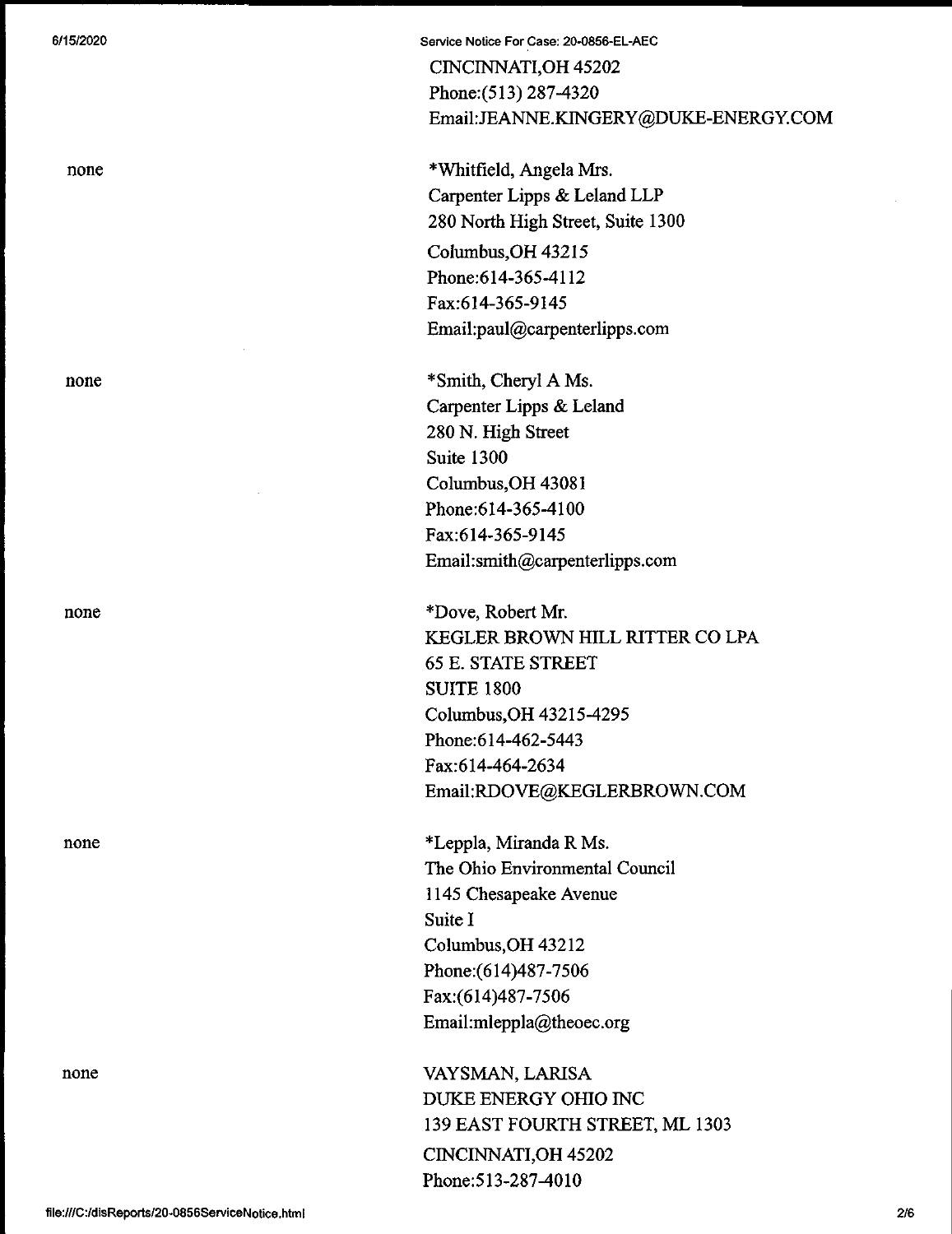| none | *Molter, Zee                         |
|------|--------------------------------------|
|      | 180 East Broad St                    |
|      | Columbus, OH 43215                   |
|      | Phone: (614) 526-9206                |
|      | Email:lindsey.molter@puco.ohio.gov   |
| none | *Chilcote, Heather A                 |
|      | Public Utilities Commission of Ohio  |
|      | 180 East Broad Street                |
|      | Columbus, OH 43215                   |
|      | Phone: (614) 466-0407                |
|      | Email:heather.chilcote@puco.ohio.gov |
| none | *Kurtz, Michael L. Mr.               |
|      | Boehm, Kurtz & Lowry                 |
|      | 36 E. Seventh St.,                   |
|      | Suite 1510                           |
|      | Cincinnati, OH 45202                 |
|      | Phone: (513)421-2255                 |
|      | Fax:(513)421-2764                    |
|      | Email:mkurtz@bkllawfirm.com          |
| none | WILSON, AMBROSIA E.                  |
|      | <b>OCC</b>                           |
|      | 65 EAST STATE ST., 7TH FLOOR         |
|      | COLUMBUS, OH 43215-4213              |
|      | Phone: 614-466-1292                  |
|      | Email:AMBROSIA, WILSON@OCC.OHIO.GOV  |
| none | WILSON, AMBROSIA E.                  |
|      | OCC                                  |
|      | 65 EAST STATE ST., 7TH FLOOR         |
|      | COLUMBUS, OH 43215-4213              |
|      | Phone: 614-466-1292                  |
|      | Email:AMBROSIA, WILSON@OCC.OHIO.GOV  |
| none | *Olive, Emily Ms.                    |
|      | Duke Energy Ohio                     |
|      | 155 East Broad Street                |
|      | 20th Floor                           |
|      | Columbus, OH 43215                   |
|      | Phone: (614) 222-1345                |

**Service Notice For Case: 20\*0856-EL-AEC**

 $\sim$   $\sim$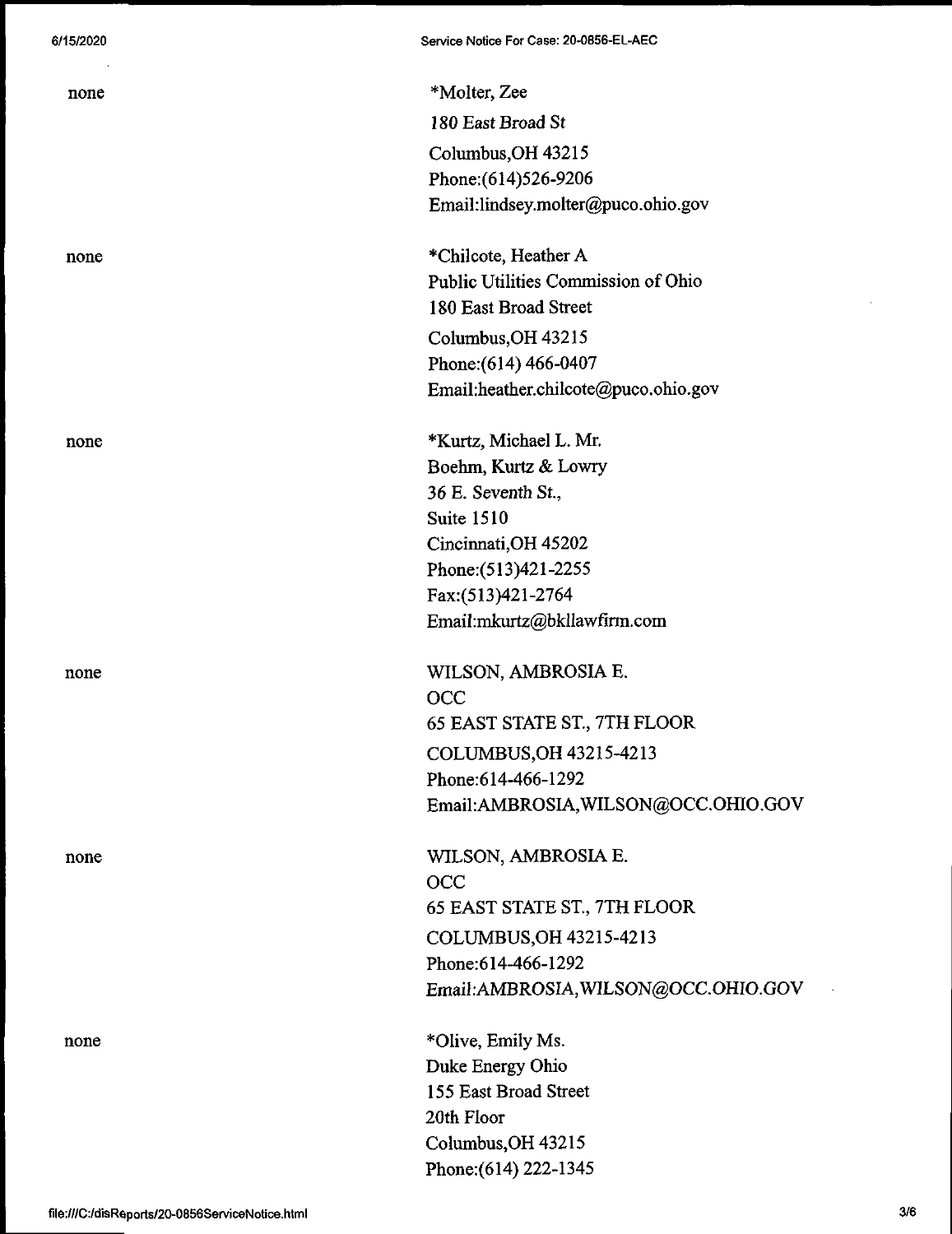none

Service Notice For Case: 20-0856-EL-AEC Email:emiIy.olive@duke-energy.com

\*Gates, Debbie L Mrs. Duke Energy 139 East Fourth Street 1303-Main Cincinanti,OH 45201 Phone:513-287-4332 Fax:513-287-4385 EmaiI:debbie.gates@duke-energy.com

WESTON, BRUCE 65 EAST STATE STREET, 7TH FLOOR COLUMBUS,OH 43215-4213 Phone;6144661291

NONE

**INTERVENOR**

NONE

**ATTORNEY**

KROGER CO, ANGELA PAUL WHITFIELD CARPENTER LIPPS & LELAND 280 PLAZA, SUITE 1300 280 NORTH HIGH STREET COLUMBUS,OH 43215 Phone;614-365-4100 Email:PAUL@CARPENTERLIPPS.COM

**PARTY OF RECORD**

OHIO CONSUMERS COUNSEL 65 E STATE ST 7TH FL COLUMBUS,OH 43215 OHIO CONSUMERS COUNSEL 65 E STATE ST 7TH FL COLUMBUS,OH 43215 WESTON, BRUCE OHIO CONSUMERS' COUNSEL 65 E STATE ST 7th FLOOR COLUMBUS,OH 43215-4203 Phone:614-466-7964 MICHAEL, WILLIAM 65 E STATE ST 7TH FL COLUMBUS,OH 43215-4203 Phone:614-466-1291 Email:WILLIAM.MICHAEL@OCC.OHIO.GOV

OHIO ENERGY GROUP JODY KYLER COHN, ESQ. 36 EAST SEVENTH STREET NONE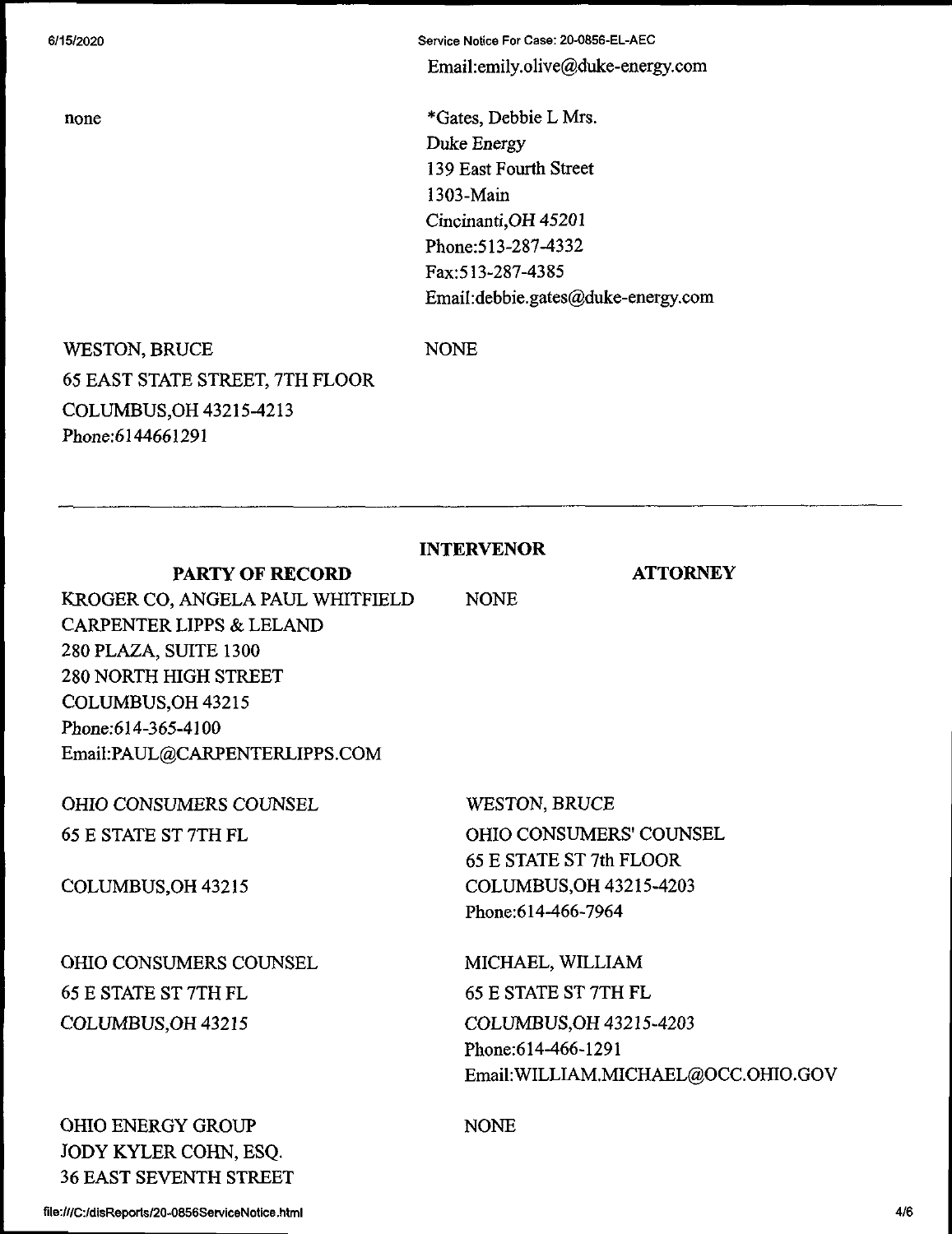SUITE 1510 CINCINNATI ,OH 45202 Phone;5I3-421-2255 Fax:513-421-2764

## OHIO ENERGY GROUP

36 E. SEVENTH ST. SUITE 1510 CINCINNATI,0H 45202 BOEHM, KURT J ESQ BOEHM, KURTZ & LOWRY 36 E SEVENTH STREET SUITE 1510 CINCINNATI,OH 45202 Phone:(513) 421-2255 Fax:(513) 421-2764

OHIO ENVIRONMENTAL COUNCIL MIRANDA LEPPLA 1145 CHESAPEAKE AVE, I COLUMBUS,OH 43212 Phone;614-487-7506 Fax:614-487-7510 Email:mleppla@theOEC.org

## OHIO ENVIRONMENTAL COUNCIL

## 1145 CHESAPEAKE AVE I

COLUMBUS,OH 43212-2286 Phone:614-487-7506 Fax:614-487-7510

## OHIO ENVIRONMENTAL COUNCIL

1145 CHESAPEAKE AVE I

COLUMBUS,OH 43212-2286 Phone:614-487-7506 Fax:614-487-7510

\*Tavenor, Chris The Ohio Environmental Council 1145 Cheasapeake Avenue, Suite <sup>1</sup> Columbus,OH 43212 Phone:(614)558-8913

Email:ctavenor@theoec.org

\*Dougherty, Trent A Mr. Ohio Environmental Council 1145 Chesapeake Ave Suite I Columbus,OH 43212 Phone:614-487-7506 Fax:614-487-7510 EmaiI:trent@theoec.org

OHIO PARTNERS FOR AFFORDABLE ENERGY NONE R. DOVE 65 E STATE ST, SUITE 1800 COLUMBUS,OH 43215-4295 Phone:614-462-5443 Fax:614-464-2634

#### **Service Notice For Case: 20-0856-EL-AEC**

NONE